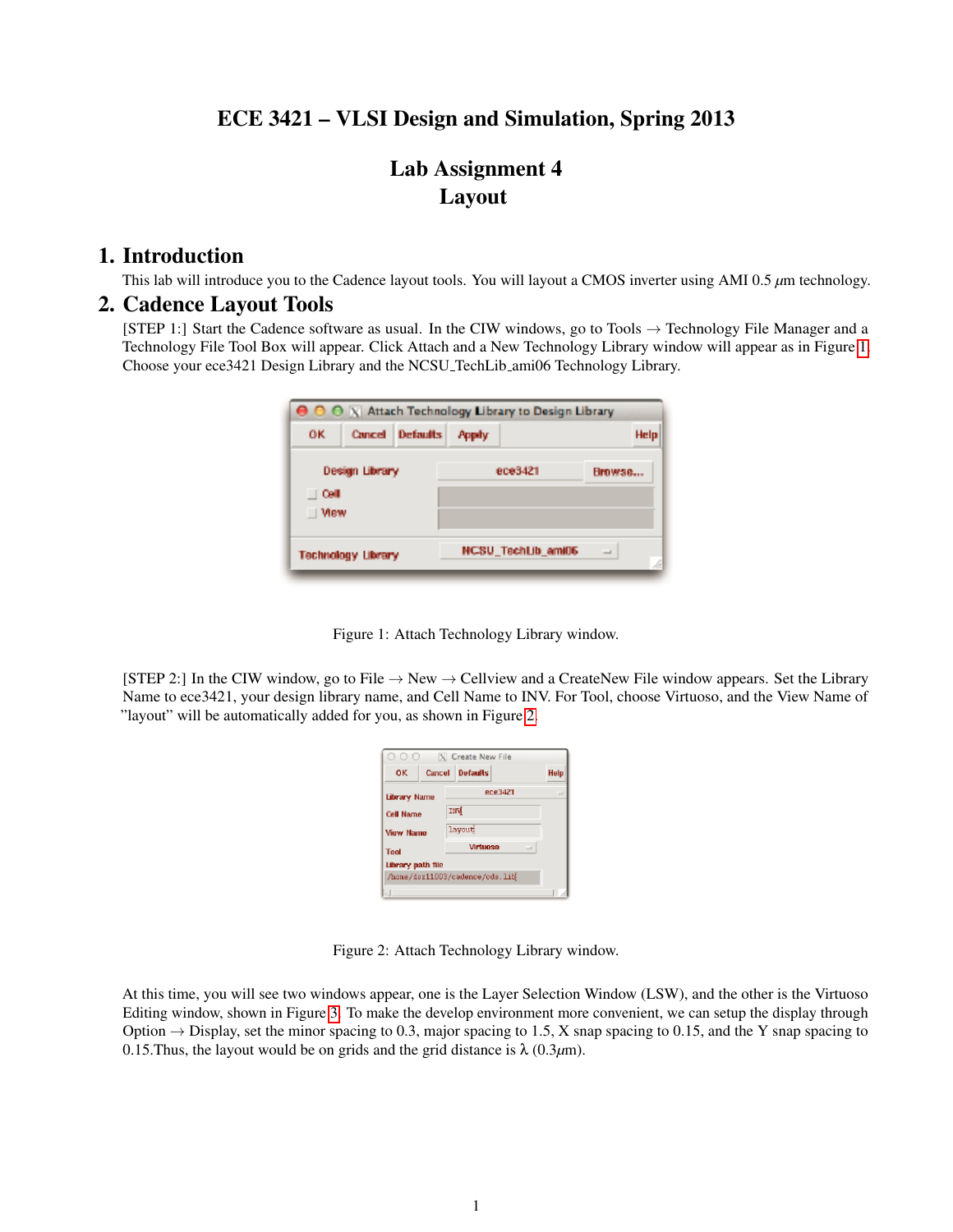

Figure 3: LSW and Virtuoso windows.

[STEP 3:] Drawing the N-diffusion (Active). Select "active" layer from LSW window, and go to Create → Rectangle in the Virtuoso Editing window, drawing a box as shown in Figure [4.](#page-1-1) When creating the rectangle for this step and for all subsequent steps, you will need to follow the AMI 0.5 Design Rules (see SN05 Rules.pdf) You should periodically check that you are conforming to the design rules by going to Verify  $\rightarrow$  DRC.

<span id="page-1-0"></span>

| 0.0.0  |                                            |                            |               |                  |    | V Virtuoso® Layout Editing: ece3421 INV layout                           |                |                |           |  |          |              |                  |                        |        |                    |                    |
|--------|--------------------------------------------|----------------------------|---------------|------------------|----|--------------------------------------------------------------------------|----------------|----------------|-----------|--|----------|--------------|------------------|------------------------|--------|--------------------|--------------------|
|        | $30 - 29.10$                               |                            | Y: 14.40      | $(F)$ Selectric  |    | DRD: OFF                                                                 |                | 400-59.10      | WY: 24.45 |  |          | Dist: 53.956 |                  | <b>Crid: Rectangle</b> |        |                    | £                  |
|        |                                            |                            |               |                  |    | Tools Design Window Create Edit Verify Connectivity Options Routing NCSU |                |                |           |  |          |              |                  |                        |        |                    | Help               |
| ۲      |                                            |                            |               |                  |    |                                                                          |                |                |           |  |          |              |                  |                        |        |                    | $\sim$             |
| G      |                                            |                            |               |                  |    |                                                                          | $\sim$         |                |           |  |          |              |                  |                        | $\sim$ |                    | $\sim$             |
| 庖      |                                            |                            |               |                  |    |                                                                          |                |                |           |  |          |              |                  |                        |        |                    | $\sim$             |
| G      |                                            |                            |               |                  |    | $\sim$                                                                   | $\sim$         | <b>College</b> |           |  |          |              |                  |                        | $\sim$ |                    | $\sim$             |
|        |                                            |                            |               |                  |    |                                                                          |                |                |           |  |          |              |                  |                        |        |                    |                    |
|        |                                            | <b>College</b>             | $\sim$<br>- 1 |                  |    |                                                                          |                |                |           |  |          |              |                  |                        | $\sim$ |                    | $\sim$             |
|        |                                            |                            |               | $\sim$           | Î. | $\sim$                                                                   |                |                |           |  |          |              | $\sim$ 100 $\mu$ | $\sim$                 | $\sim$ | $\sim$             | $\sim$ 10 $^\circ$ |
|        |                                            |                            |               | $\sim$           |    |                                                                          |                |                |           |  |          |              |                  | $\sim$                 | $\sim$ | $\sim$             | $\sim$             |
| ÷.     |                                            | $\sim$ 100 $\pm$<br>$\sim$ | $\sim$        | $\sim$           |    |                                                                          |                |                |           |  |          |              |                  | $\sim$                 | $\sim$ | $\sim$             | $\sim$             |
| 隅      |                                            |                            |               |                  |    |                                                                          |                |                |           |  |          |              |                  |                        |        |                    |                    |
| à      | and the state of                           | $\sim$                     | $\sim$        | $\sim$<br>$\sim$ |    |                                                                          |                |                |           |  |          |              |                  | $\sim$<br>$\sim$       | $\sim$ | the control of the | $\sim$             |
| Ŀ      |                                            |                            |               |                  |    |                                                                          |                |                |           |  |          |              |                  |                        | ×      |                    | $\sim$             |
| F)     |                                            |                            |               |                  |    |                                                                          |                |                |           |  |          |              |                  |                        |        |                    |                    |
| [bled] |                                            |                            |               |                  |    |                                                                          |                |                |           |  |          |              |                  |                        |        |                    |                    |
| q      | souse L: Enter Print-                      |                            |               |                  |    |                                                                          | H: Pop-up Nem. |                |           |  | $T_{11}$ |              |                  |                        |        |                    |                    |
|        | Point at the first comer of the rectangle: |                            |               |                  |    |                                                                          |                |                |           |  |          |              |                  |                        |        |                    |                    |

<span id="page-1-1"></span>Figure 4: The N-diffusion (Active) Box.

[STEP 4:] Drawing the Gate Poly. Select "poly1" layer from LSW window, and go to Create → Rectangle in the Virtuoso Editing window, drawing a gate box as shown in Figure [5.](#page-2-0)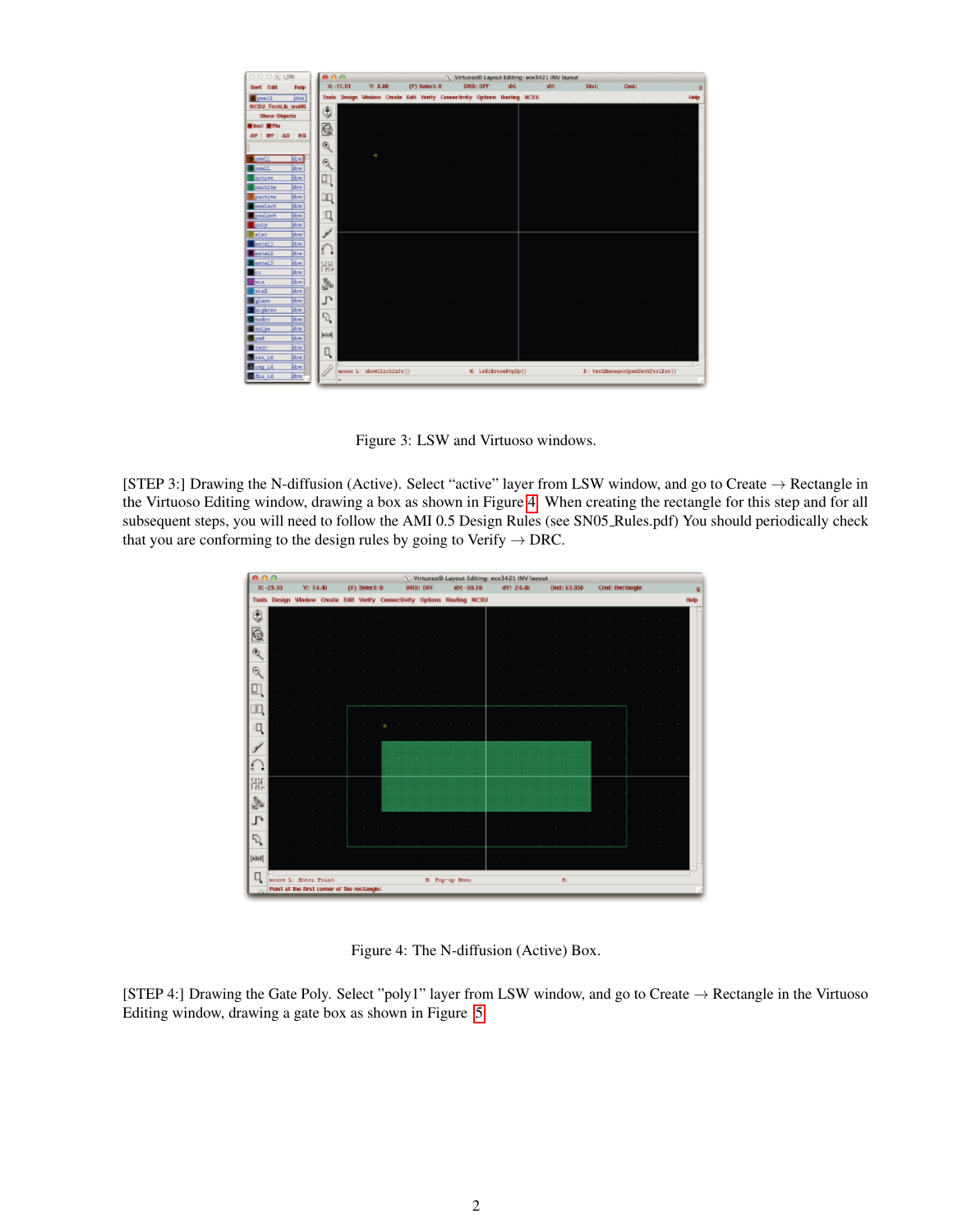

<span id="page-2-0"></span>Figure 5: Gate Poly Rectangle.

[STEP 5:] Making Active Contacts. Select the "cc" layer from LSW window, and go to Create → Rectangle in the Virtuoso Editing window, drawing two contact squares as shown in Figure [6.](#page-2-1) The contacts must be exactly 0.6*µ*m by 0.6 $\mu$ m. You can always set the exact size and position through Edit  $\rightarrow$  Properties after select the item you want to modify.



<span id="page-2-1"></span>Figure 6: Active Contact Blocks.

[STEP 6:] Covering Contacts with Metal-1 and drawing an "Nselect" layer. Select "metal1" layer from LSW window, and go to Create  $\rightarrow$  Rectangle in the Virtuoso Editing window, drawing two metal-1 covering boxes. Then select nselect layer from LSW window, and then turn to the Create  $\rightarrow$  Rectangle in the Virtuoso Editing window, drawing a rectangle extending over the active region by 0.6 *µ*m in all directions, as shown in Figure [7.](#page-3-0)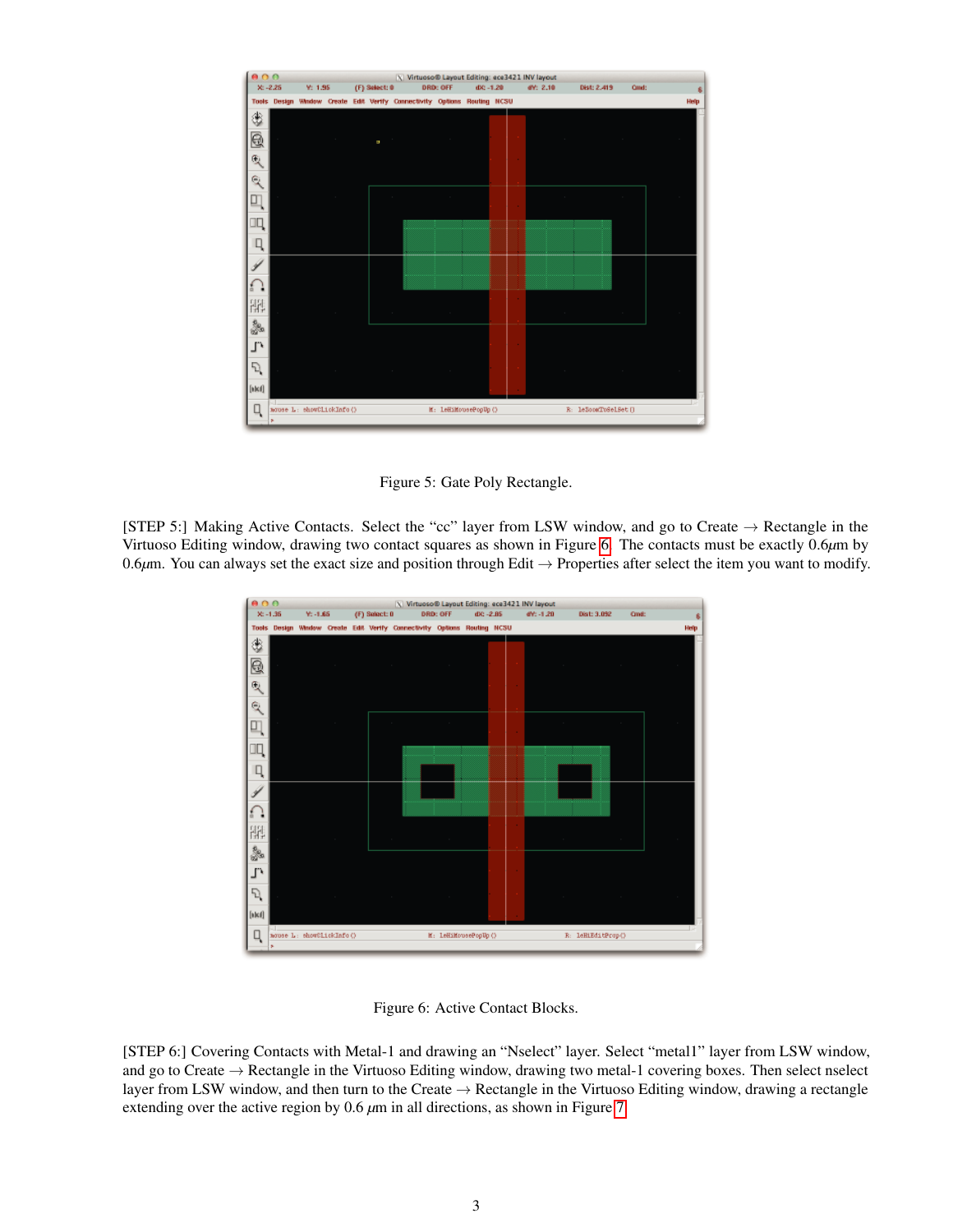

<span id="page-3-0"></span>Figure 7: NMOS layout.

[STEP 7:] Drawing a PMOS transistor. Repeat STEP 5-8 to draw a PMOS transistor, using a "pselect" layer instead of a "nselect" layer. You should end up with a layout as shown in Figure [8.](#page-3-1) The pMOS transistor is above the nMOS transistor.



<span id="page-3-1"></span>Figure 8: Drawing the layout of PMOS.

[STEP 8:] Drawing the N-Well. Select "nwel1" layer from LSW window, and go to Create − > Rectangle in the Virtuoso Editing window, drawing a N-Well square as shown in Figure [9.](#page-4-0)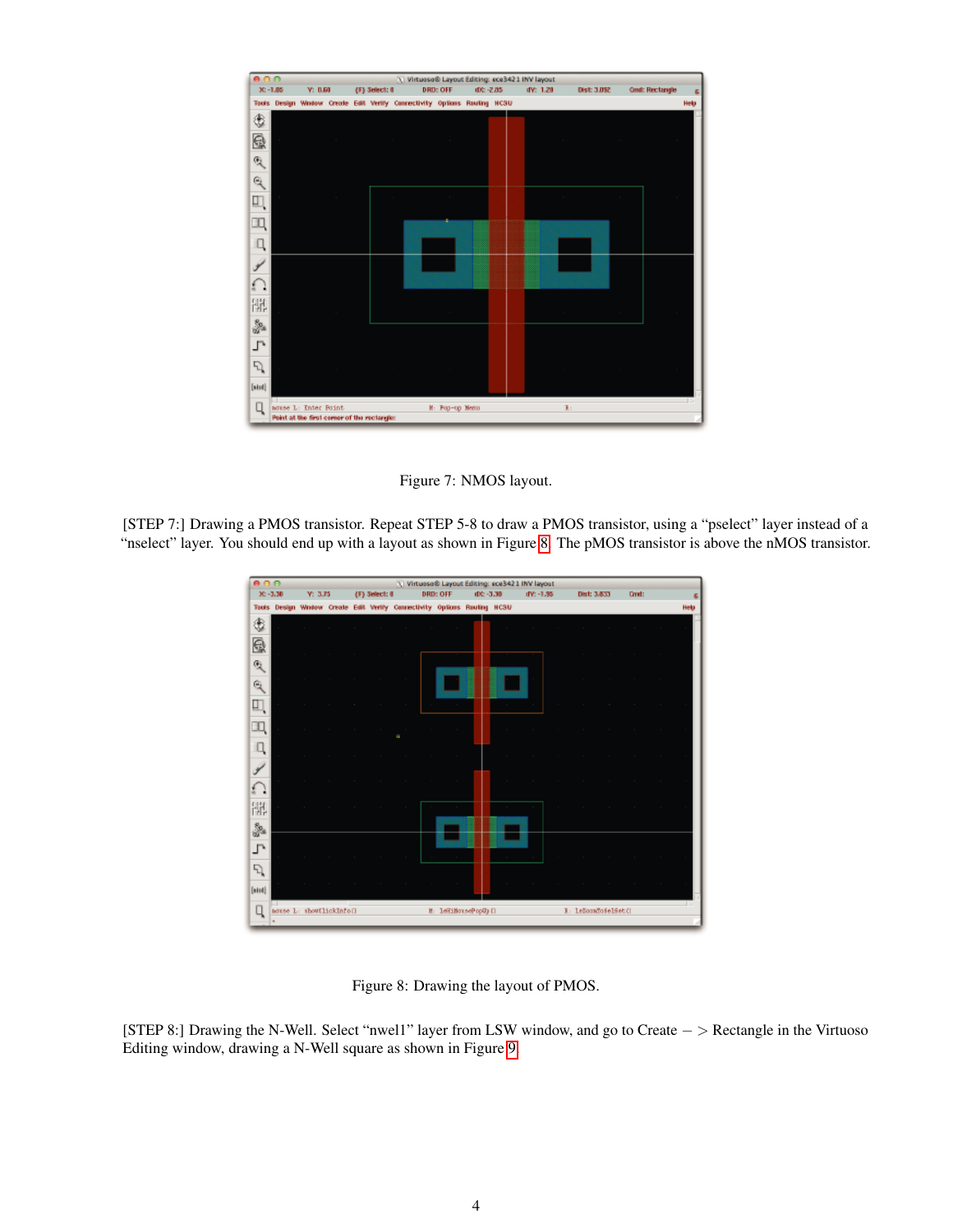

<span id="page-4-0"></span>Figure 9: Layout of NMOS and PMOS transistors.

[STEP 9:] Connecting the Output and Inputs of the inverter. Use a "metal1" layer to connect the drains of the NMOS and PMOS transistors and use a "poly1" layer to connect the gates as shown in Figure [10.](#page-4-1) Note that the transistors are completely symmetric and the source and drain regions are interchangeable.



<span id="page-4-1"></span>Figure 10: Connecting the drains of NMOS and PMOS.

[STEP 10:] Make a Metal-1 connection for the Input as shown in Figure [11.](#page-5-0) Note that you must have a poly square completely surrounding the contact by 0.3*µ*m.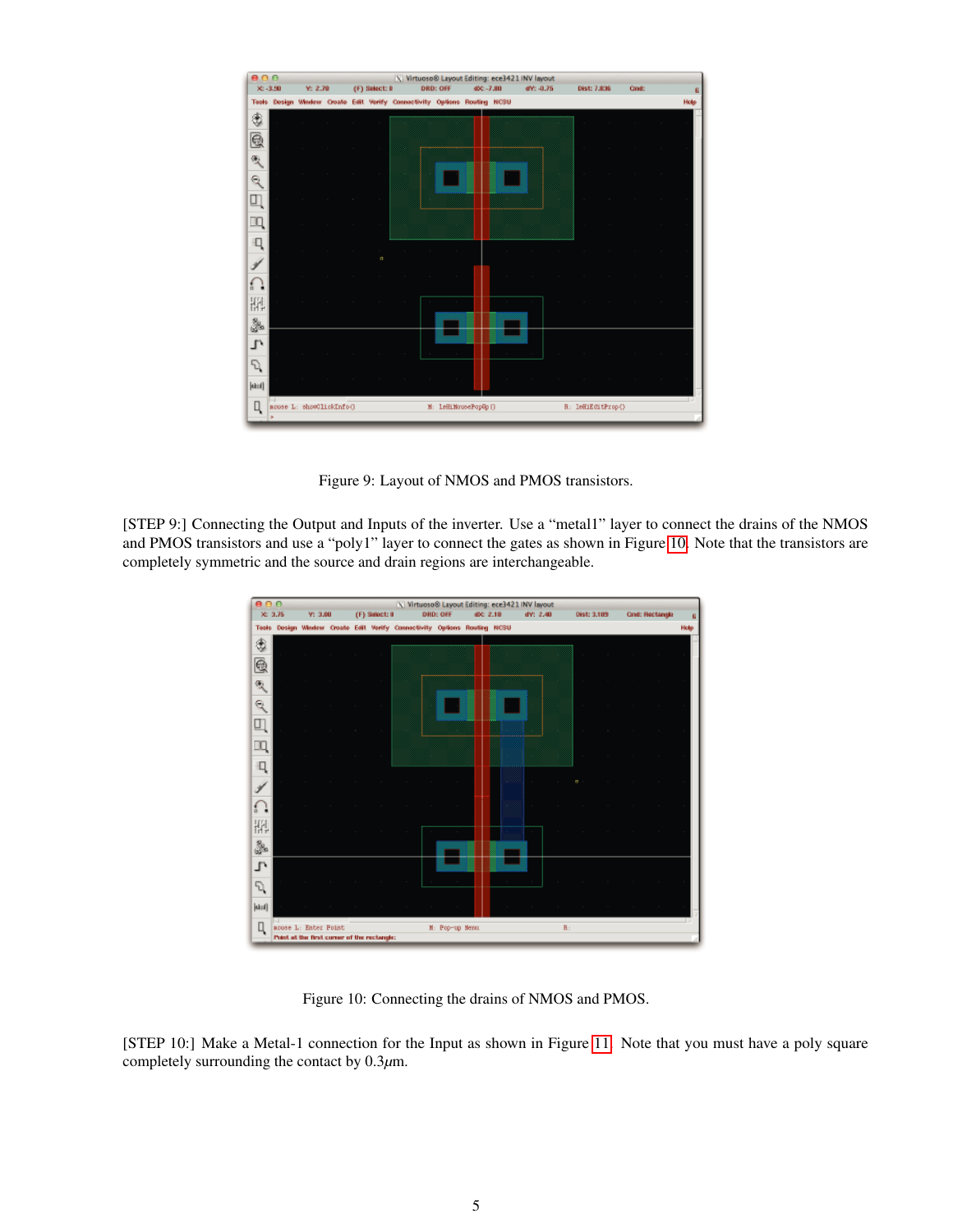

<span id="page-5-0"></span>Figure 11: Making a Metal-1 connection for the Input.

[STEP 11:] Drawing the Power and Ground rails in Metal-1. Select "metal1" layer from LSW window, and go to Create  $\rightarrow$  Rectangle in the Virtuoso Editing window, drawing metal-1 box for the power and ground rails as shown in Figure [12.](#page-5-1)



<span id="page-5-1"></span>Figure 12: The Power and Ground Rails in Metal-1.

[STEP 12:] Substrate contacts. As in Figure [13,](#page-6-0) draw a p-select square next to the NMOS transistor, then draw an active inside the p-select region. Draw the active contact square inside the p-type active region, and finally make a metal connection to ground. For N-substrate contact, draw an n-select square next to the PMOS transistor, then draw an active inside the n-select region. Draw the active contact square inside the n-type active region, and finally make a metal connection to vdd.